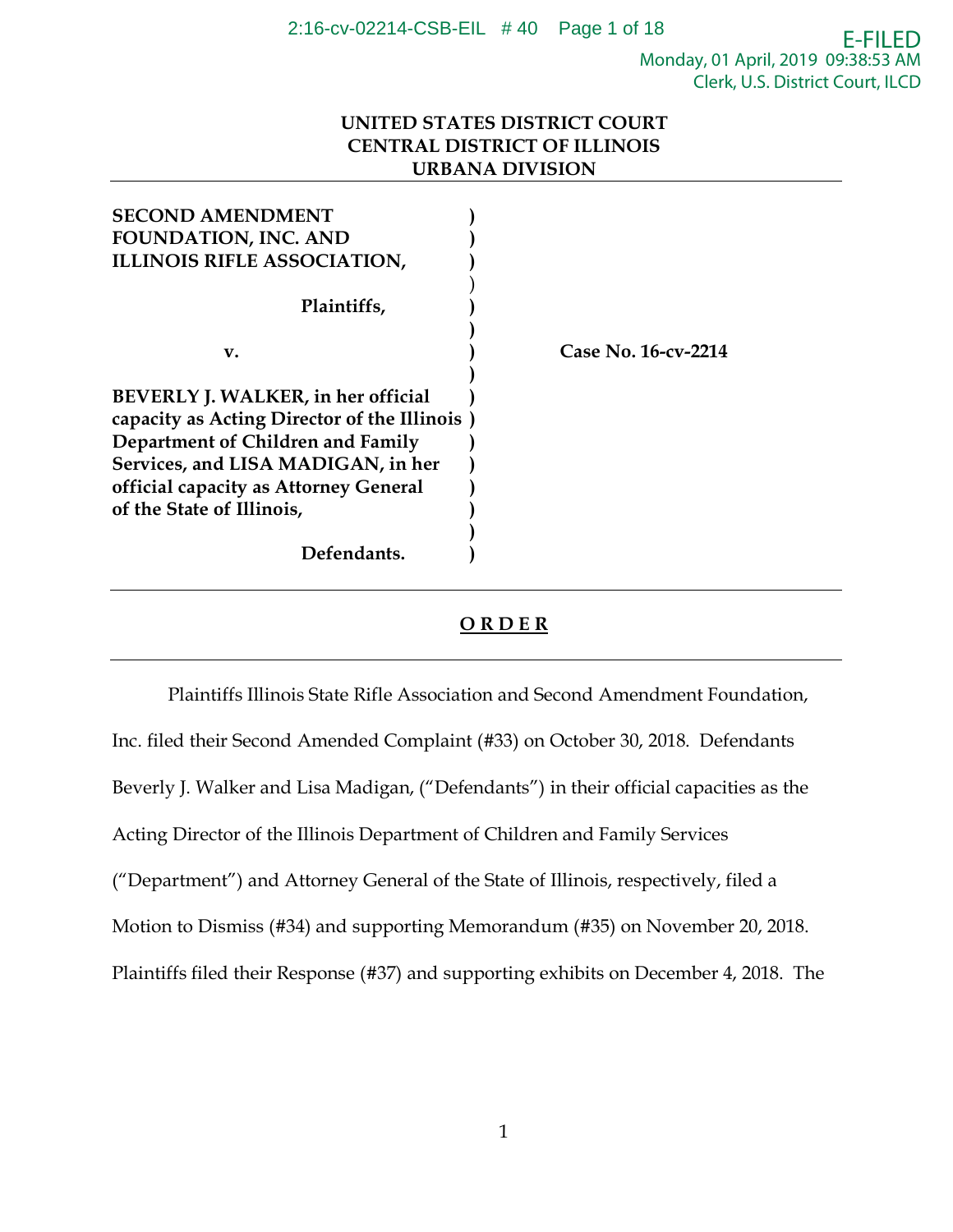## 2:16-cv-02214-CSB-EIL # 40 Page 2 of 18

Defendants filed their Reply (#39) on December 21, 2018. Defendants' Motion is ripe for ruling. For the following reasons Defendants' Motion is GRANTED.

## I. BACKGROUND

On July 12, 2016, Kenneth Shults, Colleen Shults, the Second Amendment Foundation, Inc., and the Illinois State Rifle Association filed this action against thendirector of the Department George Sheldon, in his official capacity, alleging that the Department's rule regarding storage of firearms in foster homes violated their Second and Fourteenth Amendment rights. Relevant here, the Shultses alleged that they were licensed foster parents with a foster child placed in their home, and "would possess loaded and functional firearms for self-defense and defense of family, but refrain from doing so because they fear" reprisals due to the challenged provisions. The organizational Plaintiffs alleged standing on behalf of themselves and their members. The only individual members identified were the Shultses.

This court denied Walker's Motion to Dismiss on January 10, 2017, and the case proceeded to discovery.

On August 14, 2018, Plaintiffs filed an Amended Complaint (#26) against Defendants Walker (who succeeded Director Sheldon) and Madigan in their official capacities. The Shultses alleged that they remained licensed foster parents, but that they no longer had a foster child placed in their home. As in the initial complaint, the organizational Plaintiffs asserted standing on their own behalf and on behalf of their members. Again, the only members identified as foster parents were the Shultses.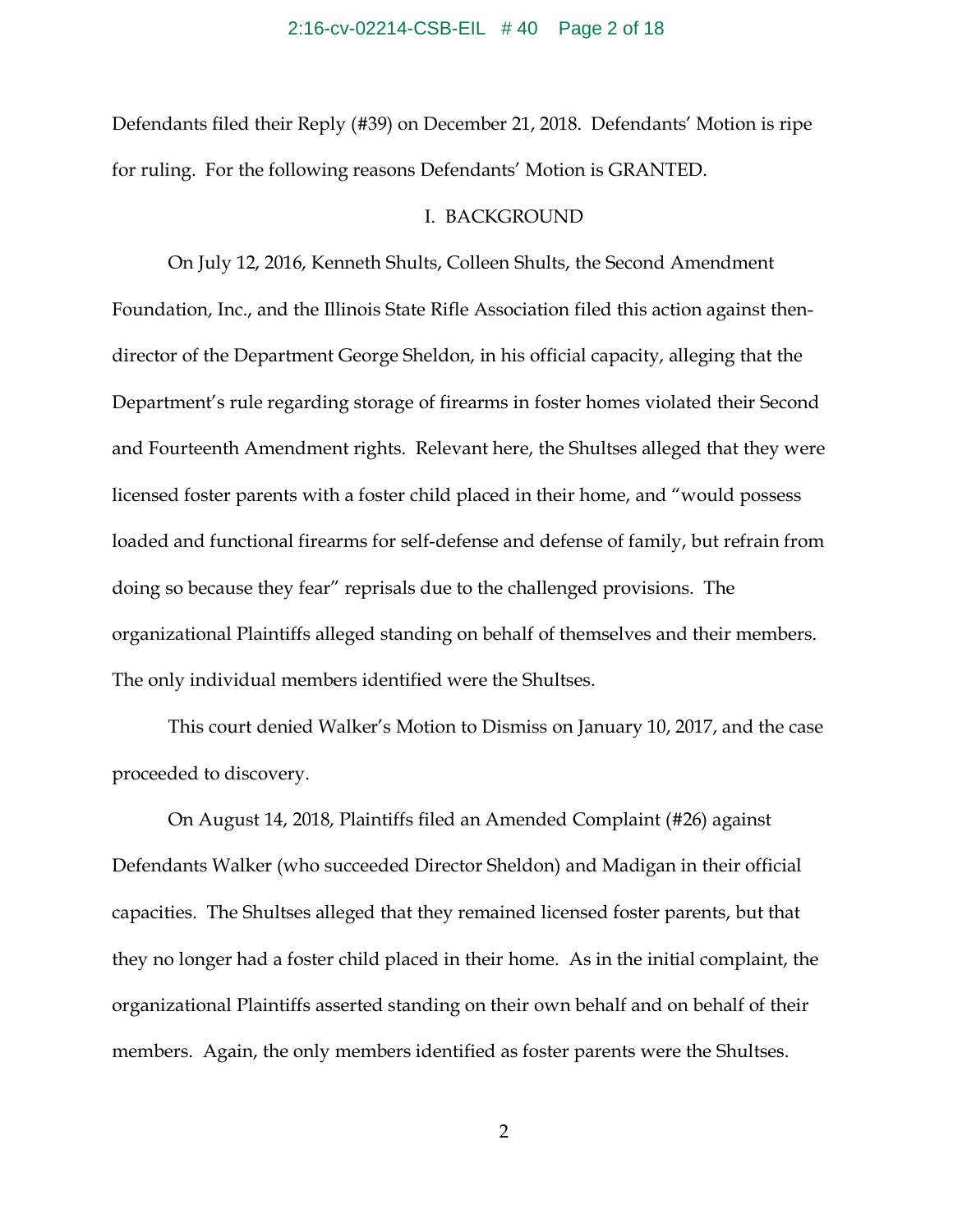### 2:16-cv-02214-CSB-EIL # 40 Page 3 of 18

Shortly thereafter, the Department learned that the Shultses had relinquished their Illinois foster license in January 2018 and had indicated to the licensing representative at that time that they did not intend to renew their license for at least two years. Accordingly, the Department filed an Emergency Motion (#30) alerting the court to these findings. Plaintiffs then filed a Motion (#31) to voluntarily dismiss the Shultses from the action, which was granted by text order on October 17, 2018. In that same order, the court granted the organizational Plaintiffs leave to file a second amended complaint. On October 30, 2018, the current Plaintiffs filed their Second Amended Complaint (#33) against Walker and Madigan in their official capacities.

That brings the case to the operative pleading. The following facts are drawn from the Second Amended Complaint, except as otherwise noted.

The Second Amended Complaint alleges that the Department's rule related to storage of firearms in foster homes violates the Second and Fourteenth Amendments. With respect to standing, Plaintiffs—each a non-profit membership organization bringing this action on behalf of itself and its members—allege as follows.

The purposes of the Illinois State Rifle Association "include securing the Constitutional right to privately own and possess firearms within Illinois, through education, outreach, and litigation," whereas the purposes of the Second Amendment Foundation "include education, research, publishing and legal action focusing on the Constitutional right privately to own and possess firearms."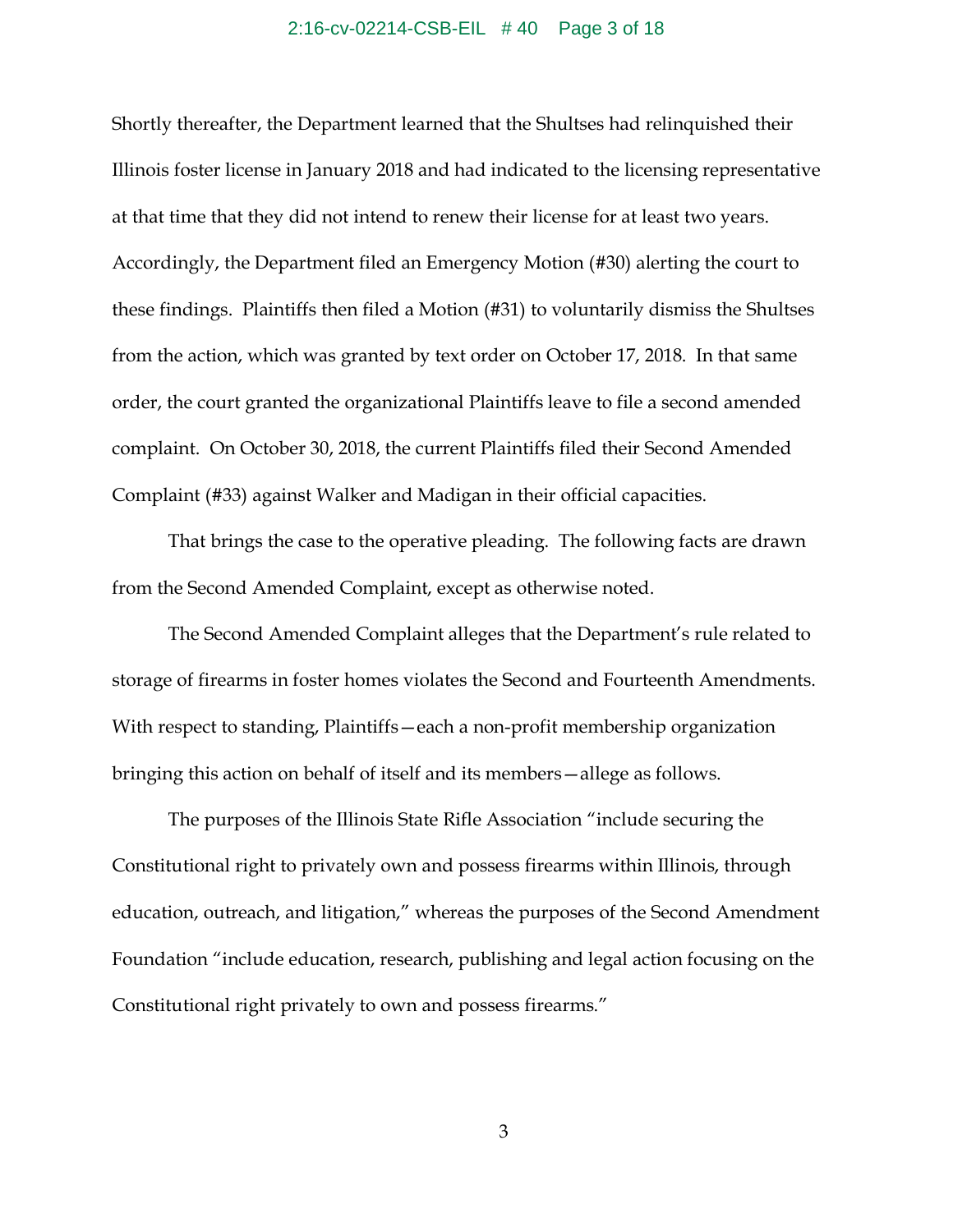### 2:16-cv-02214-CSB-EIL # 40 Page 4 of 18

Plaintiffs allege they "have members who are licensed foster parents in the State of Illinois." They provide no information or identifiers about specific members within, or attached to, the Second Amended Complaint. According to the Second Amended Complaint these members "would possess and carry loaded and functional concealed handguns in public for self-defense, but refrain from doing so because they fear their foster children being taken away from them by the State, and/or being prohibited from being foster parents in the future" due to the challenged provisions.

Attached to Plaintiffs' Response are several documents. One attachment is a declaration of Darin E. Miller and Jennifer J. Miller ("the Millers"). In their declaration the Millers state that they are married, each holds an Illinois FOID card and concealed carry license, they are licensed foster parents, they have a foster child placed in their home, and they are members of the Illinois State Rifle Association and the Second Amendment Foundation.

Also attached is a declaration of Jed R. Davis and Melissa A. Davis ("the Davises"). In their declaration the Davises aver that they are married, each has an Illinois FOID card, they are licensed foster parents, they have had multiple foster child placements in the past and intend to continue to do so, and they are members of the Illinois State Rifle Association and the Second Amendment Foundation. Jed avers that he holds a concealed carry license.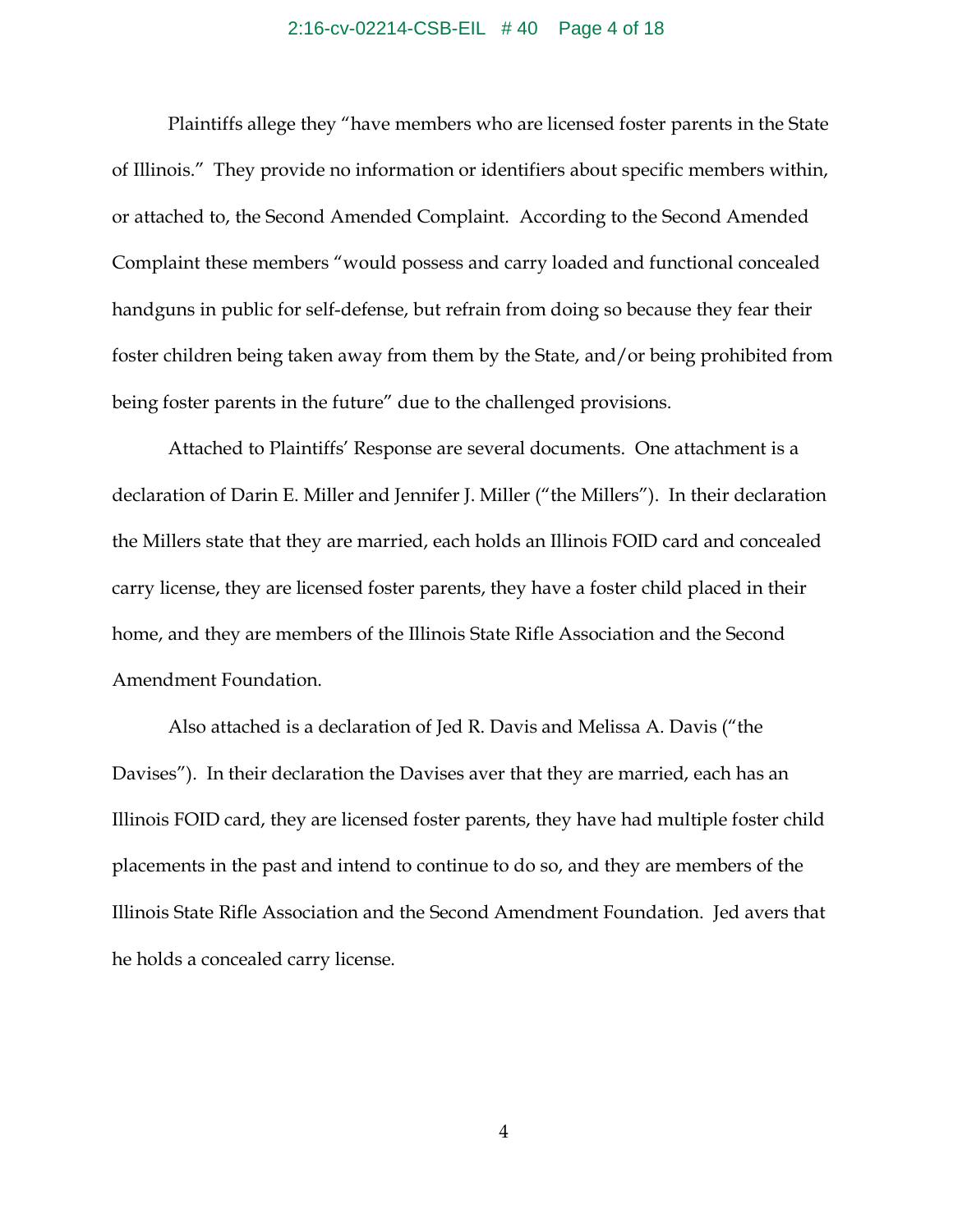## II. ANALYSIS

## A. Legal Standards

"Article III restricts the judicial power to actual 'Cases' and 'Controversies,' a limitation understood to confine the federal judiciary … to redress or prevent actual or imminently threatened injury." *Ezell v. City of Chi.*, 651 F.3d 684, 694-95 (7th Cir. 2011). "Standing is an essential component of Article III's case-or-controversy requirement." *Apex Dig., Inc. v. Sears, Roebuck & Co.*, 572 F.3d 440, 443 (7th Cir. 2009) (citing *Lujan v. Defs. of Wildlife*, 504 U.S. 555, 560 (1992)). "As a jurisdictional requirement, the plaintiff bears the burden of establishing standing." *Id.* (citing *Perry v. Vill. of Arlington Heights*, 186 F.3d 826, 829 (7th Cir. 1999)).

Standing is comprised of three elements. *Spokeo, Inc. v. Robins*, 136 S. Ct. 1540, 1547 (2016). "The plaintiff must have (1) suffered an injury in fact, (2) that is fairly traceable to the challenged conduct of the defendant, and (3) that is likely to be redressed by a favorable judicial decision." *Id.* "To establish injury in fact, a plaintiff must show that he or she suffered 'an invasion of a legally protected interest' that is 'concrete and particularized' and 'actual or imminent, not conjectural or hypothetical.'" *Id.* at 1548 (citing *Lujan*, 504 U.S. at 560). "[P]articularized" injury "must affect the plaintiff in a personal and individual way." *Id.* (internal citation omitted). For an injury to be "concrete," it must be "real" and "not abstract." *Id.*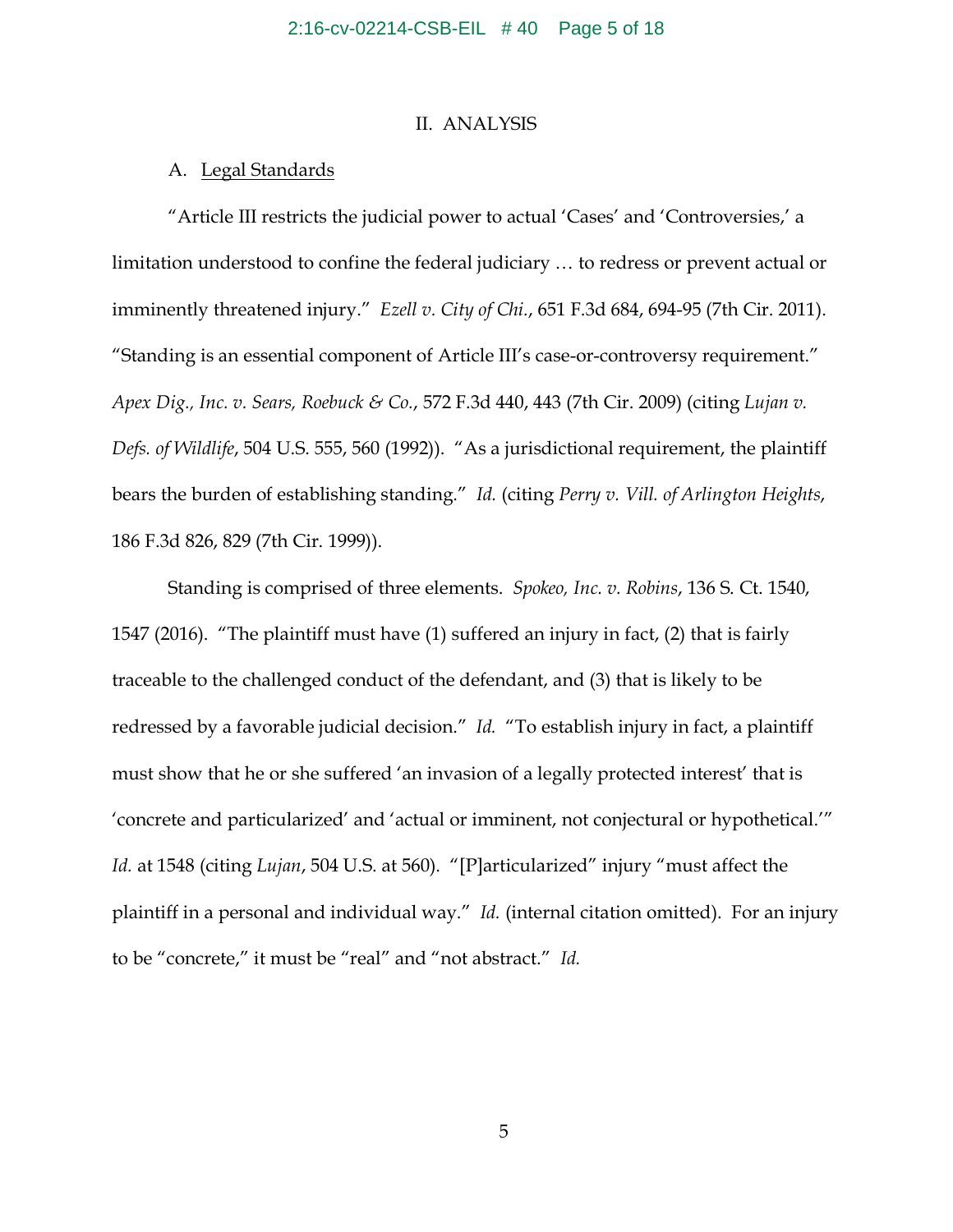## 2:16-cv-02214-CSB-EIL # 40 Page 6 of 18

Under Rule 12(b)(1), parties may move to dismiss the complaint for lack of subject matter jurisdiction. Fed. R. Civ. P. 12(b)(1). "To survive a motion to dismiss, a complaint must contain sufficient factual matter, accepted as true, to 'state a claim to relief that is plausible on its face.'" *Ashcroft v. Iqbal*, 556 U.S. 662, 678 (2009) (quoting *Bell Atl. Corp. v. Twombly*, 550 U.S. 544, 570 (2007)).

Because *Lujan* mandates that standing "must be supported in the same way as any other matter on which the plaintiff bears the burden of proof," it follows that the *Twombly–Iqbal* facial plausibility requirement for pleading a claim is incorporated into the standard for pleading subject matter jurisdiction. *Lujan,* 504 U.S. at 561, 112 S. Ct. 2130. Therefore, we join many of our sister circuits and hold that when evaluating a facial challenge to subject matter jurisdiction under Rule 12(b)(1), a court should use *Twombly–Iqbal*'s "plausibility" requirement, which is the same standard used to evaluate facial challenges to claims under Rule  $12(b)(6)$ .

*Silha v. ACT, Inc.*, 807 F.3d 169, 174 (7th Cir. 2015). Defendants have raised a facial challenge to Plaintiffs' Second Amended Complaint. Analysis of Plaintiffs' additional factual submissions under the factual challenge standard appears in Section B.2, *infra*.

# B. Whether Plaintiffs Have Standing

An organization asserting standing "can do so either on behalf of itself or on

behalf its members." *Milwaukee Police Ass'n v. Bd. of Fire & Police Comm'rs of City of* 

*Milwaukee*, 708 F.3d 921, 926 (7th Cir. 2013). The court will first discuss whether the

Plaintiffs have alleged standing on their own behalf, then will discuss whether they

have standing on behalf of their members, i.e., associational standing.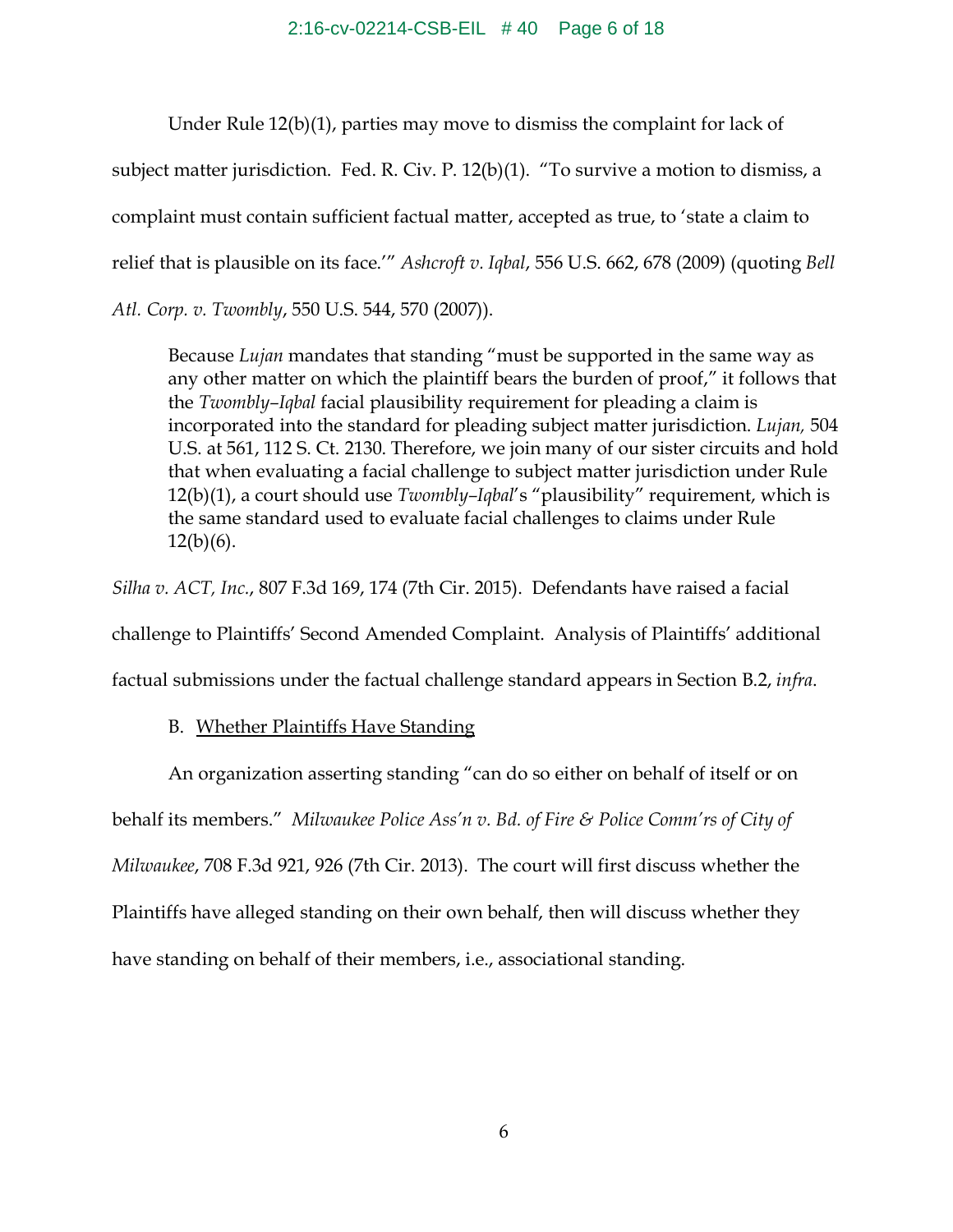# 2:16-cv-02214-CSB-EIL # 40 Page 7 of 18

## 1. *Whether the Plaintiffs Have Standing on Their Own Behalf*

To bring an action in its own right, an organization must itself meet the three

requirements of standing outlined above. *Id.*

Defendants argue Plaintiffs have failed to allege an adequate injury to confer

standing. Plaintiffs counter, in their Response:

SAF [Second Amendment Foundation] and ISRA [Illinois State Rifle Association] educate, research, and publish about gun control and its consequences. They have to educate their members, and the public, about the government's enforcement of gun laws. When people have questions about the government's firearms policies in Illinois, they turn to SAF and ISRA. The government's enforcement of the challenged provisions thus directly impacts the organizations.

The court finds that Plaintiffs do not allege an adequate injury to confer standing.

The Second Amendment Foundation asserts in the Second Amended Complaint that the interests involved in this lawsuit "are germane to [its] organizational purposes" of "education, research, publishing and legal action focusing on the Constitutional right privately to own and possess firearms." The Illinois State Rifle Association, applying the same reasoning, identifies its purposes as "securing the Constitutional right to privately own and possess firearms within Illinois, through education, outreach, and litigation." These interests, which are primarily ideological, do not suffice to establish standing. See 33 Fed. Prac. & Proc. Judicial Review § 8345 (injury alleged "cannot be merely 'ideological'—i.e., damage to the 'special interest' of an organization does not qualify as an injury for constitutional standing"). As the Seventh Circuit has explained, "[a]n abstract interest in a matter never has been considered a sufficient basis for the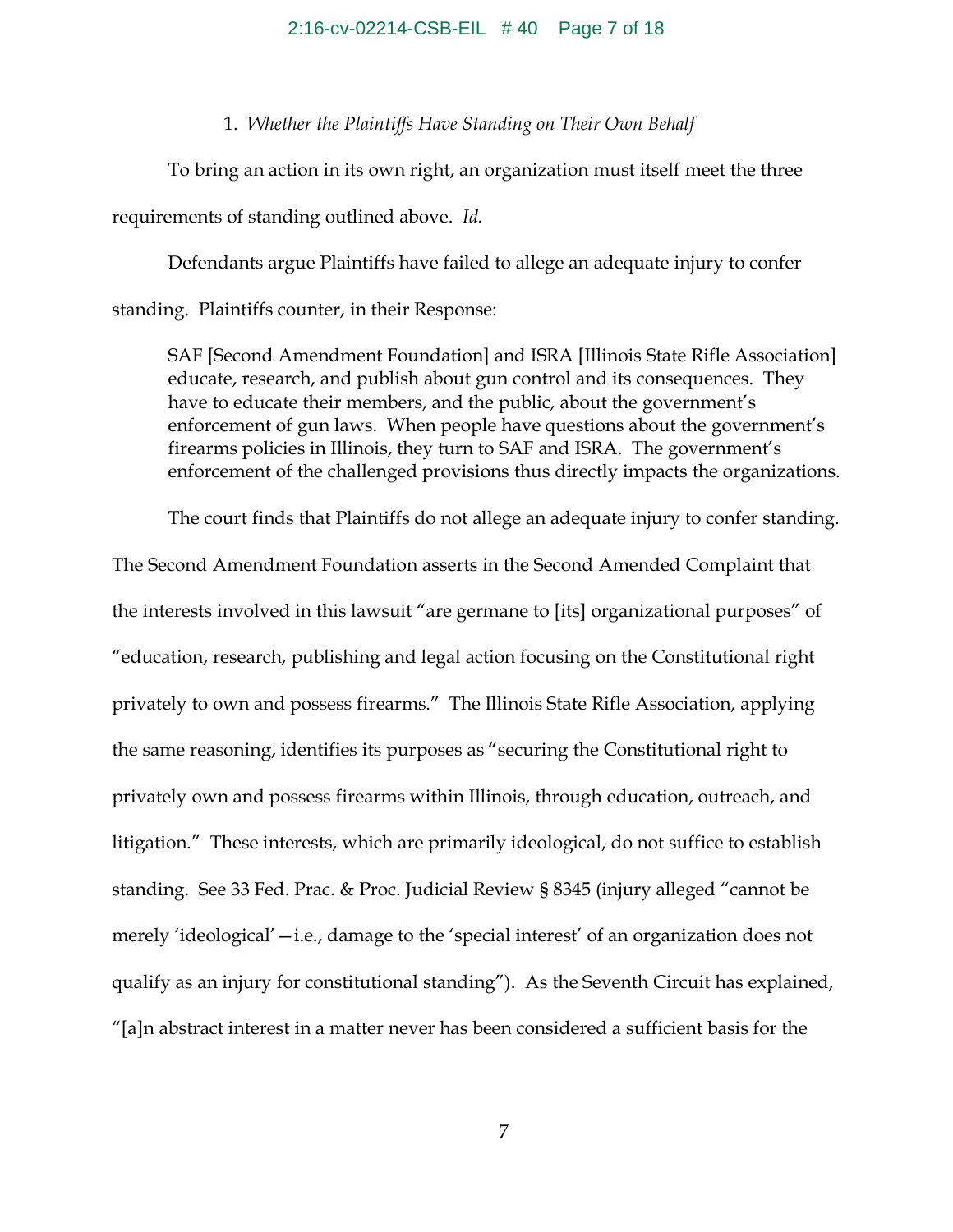#### 2:16-cv-02214-CSB-EIL # 40 Page 8 of 18

maintenance of—or the continuation of—litigation in the federal courts." *Muro v. Target Corp.*, 580 F.3d 485, 491 (7th Cir. 2009); see also *Milwaukee Police Ass'n v. Flynn*, 863 F.3d 636, 639 (7th Cir. 2017) ("[A]n interest in the underlying law does not equal an injury.").

Plaintiffs' theory of injury as articulated in their Response – that having to use resources to train and educate their constituents is a financial burden – does no more to support this court finding a concrete injury to Plaintiffs than do the allegations in the Second Amended Complaint. Plaintiffs cite *Havens Realty Corp. v. Coleman*, 455 U.S. 363 (1982), for the proposition that when a group is forced to spend resources, devoting its time and energy to dealing with certain conduct, it has standing to challenge that conduct.1 Recent Seventh Circuit precedent shows *Havens* provides Plaintiffs no refuge.

In *Havens*, a non-profit organization dedicated to ensuring open housing brought claims under the Fair Housing Act alleging injury on the basis of having expended significant resources investigating and reporting raciallydiscriminatory housing practices by a realty company in a suburb of Richmond, Virginia. See *id*. at 369, 102 S. Ct. 1114. The organization specifically contended that the realty company's practice of steering apartments on the basis of race hindered its institutional efforts to assist prospective tenants in realizing equal access to housing. See *id.* at 379, 102 S. Ct. 1114. The Court concluded that these allegations were sufficient to confer standing on the organization, reasoning that "[s]uch concrete and demonstrable injury to the organization's activities—with the consequent drain on the organization's resources—constitutes far more than simply a setback to the organization's abstract social interests." *Id*.

*Keep Chicago Livable v. City of Chi.*, 913 F.3d 618, 624–25 (7th Cir. 2019) (citing *Havens*, 455

U.S. 363). The Seventh Circuit continued:

 $\overline{a}$ 

<sup>1</sup> Plaintiffs also cite *Bellwood v. Dwivecli*, 895 F.2d 1521, 1526 (7th Cir. 1990). *Bellwood* followed *Havens*, and the facts and analysis in *Bellwood* are practically identical to *Havens*. The court's application of *Havens* therefore also addresses Plaintiffs' references to *Bellwood*.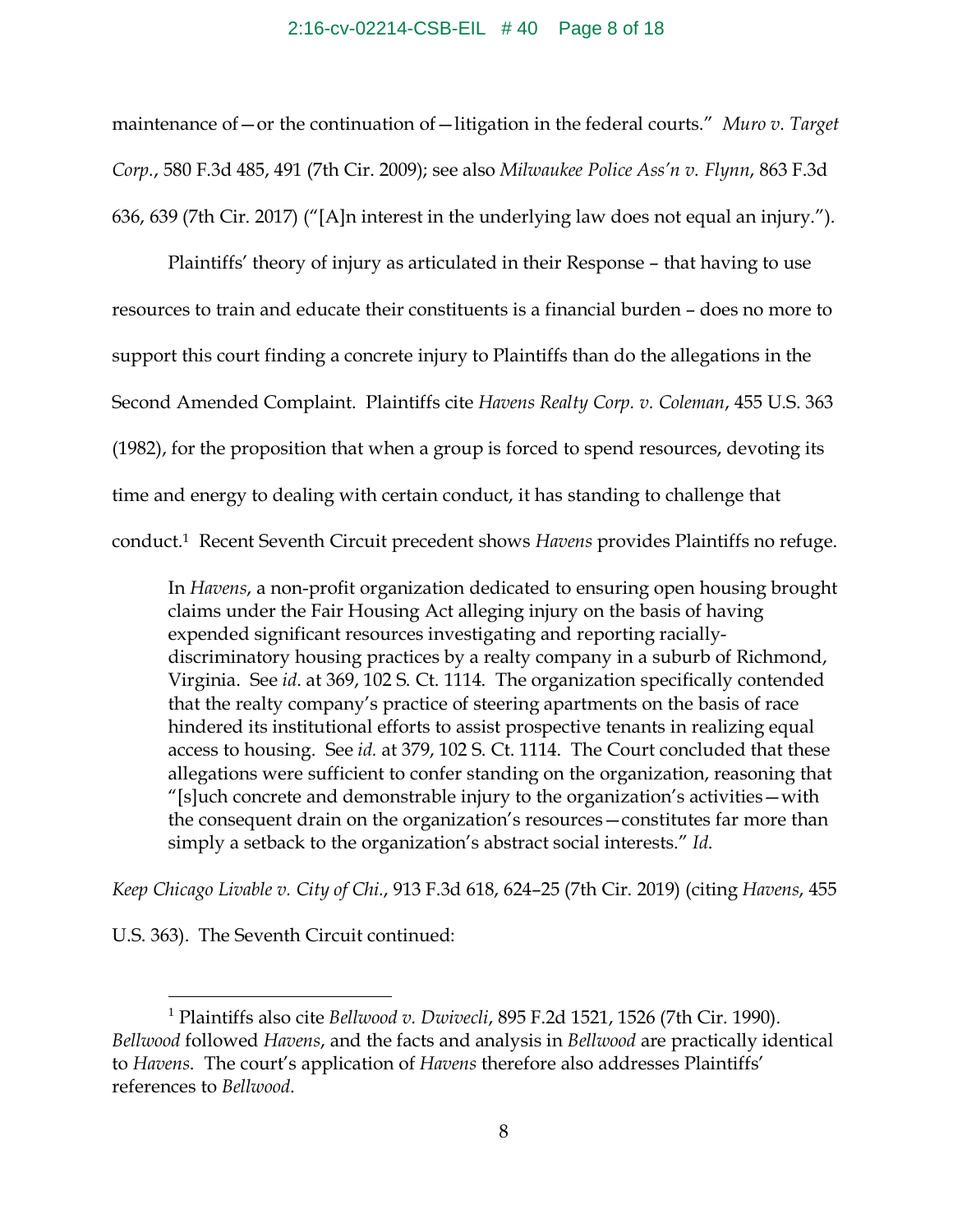The organizational injury alleged by Keep Chicago Livable is much less direct than the one before the Supreme Court in *Havens*. The original and amended complaints sound their contention of injury in no more than Keep Chicago Livable finding it difficult to advocate and educate on home-sharing in Chicago before a court rules on the individual plaintiffs' challenges to the constitutionality of the Ordinance. Nary a word in either complaint tethers any particular requirement of the Ordinance to a specific harm to the organization.

*Keep Chicago Livable*, 913 F.3d at 625. See also *Plotkin v. Ryan*, 239 F.3d 882, 886 (7th Cir. 2001) (denying organizational standing because "ordinary expenditures as part of an organization's purpose do not constitute the necessary injury-in-fact required for standing").

The facts before the court here are analogous to those in *Keep Chicago Livable*. Plaintiffs here make no allegation that anything about the challenged statute or regulation makes it more difficult for Plaintiffs to accomplish their organizational purposes. The instant facts are not analogous to those in *Havens*, where the defendant's conduct itself (steering housing applicants to certain locations based on their race) made it more difficult for the plaintiffs to accomplish their goal of providing their clients with equal housing opportunity. The fact that Plaintiffs here disagree with the content of the challenged statute and regulation is not enough to confer standing. See *Sierra Club v. Morton*, 405 U.S. 727, 739 (1972). Plaintiffs have identified no direct harm to their organizations as a result of the challenged firearm storage regulations for foster parents.

Plaintiffs direct the court's attention to *Ezell v. City of Chicago*, 651 F.3d 684, 696 (7th Cir. 2011), as emblematic of a case where "The Seventh Circuit correctly held that SAF and ISRA had 'standing to demonstrate their irreparable harm'". In *Ezell*,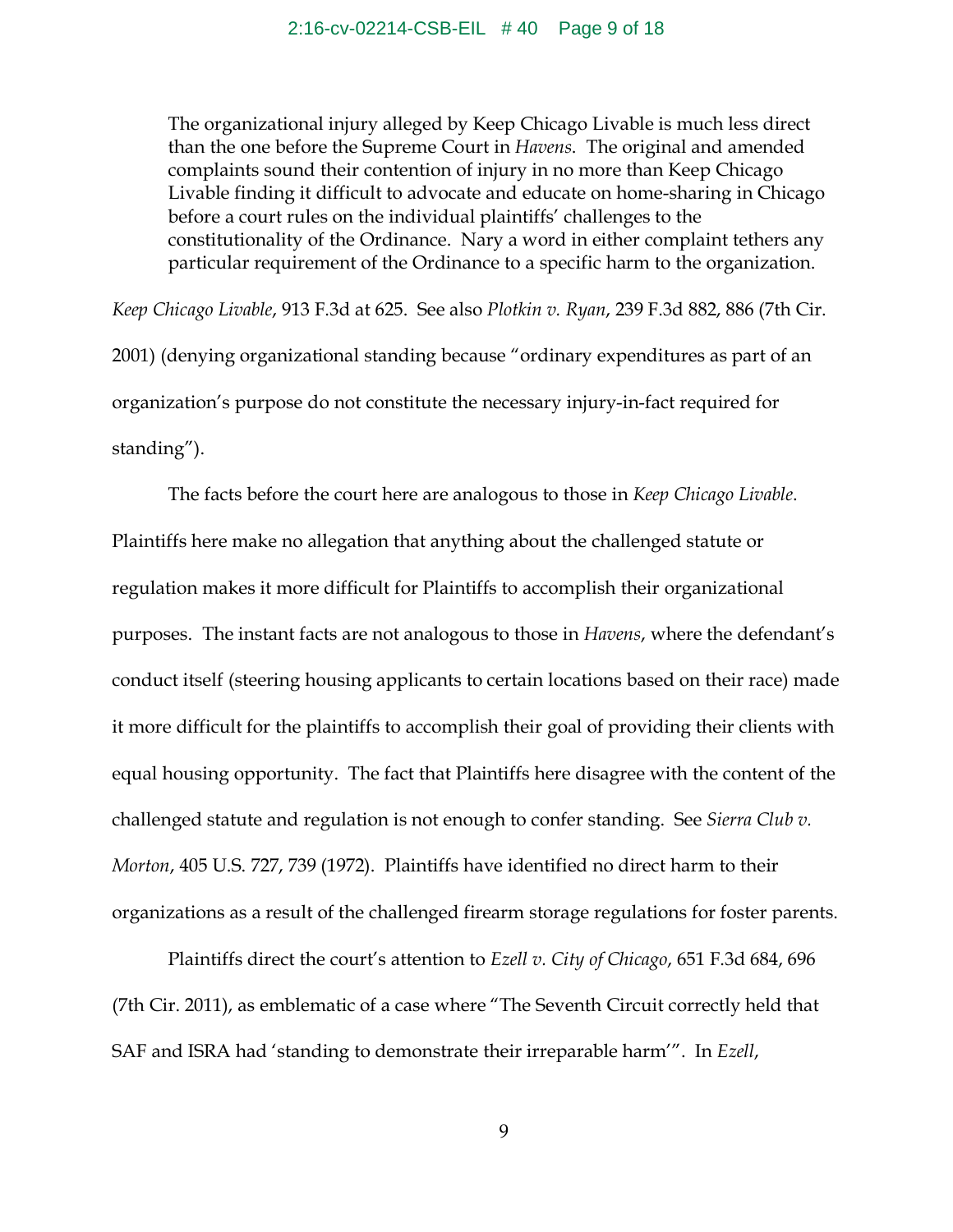#### 2:16-cv-02214-CSB-EIL # 40 Page 10 of 18

individuals, a business, and the SAF and ISRA challenged a City of Chicago ordinance banning firing ranges within the city. The Seventh Circuit held, after first holding that the individual plaintiffs had standing, that SAF and ISRA met the requirements for *associational* standing. The Seventh Circuit did not analyze whether SAF and ISRA had standing on their *own* behalves. Thus, *Ezell* is inapplicable insofar as Plaintiffs argue that it supports them having standing here, on their own behalves.

For the above reasons, another court has held these same allegations to be "plainly insufficient to give rise to" organizational standing. See *Kachalsky v. Cacace*, 817 F. Supp. 2d 235, 251 (S.D.N.Y. 2011), *aff'd sub nom. Kachalsky v. Cty. of Westchester*, 701 F.3d 81 (2d Cir. 2012). In *Kachalsky*, the court addressed the Second Amendment Foundation's allegations "that it promotes the exercise of the right to keep and bear arms and engages in education, research, publishing and legal action focusing on the Constitutional right to privately own and possess firearms," and held that "such activities, standing alone, are plainly insufficient to give rise to standing." *Id.*2 (internal marks omitted).

The same reasoning applies here. Plaintiffs have failed to allege that they have suffered a concrete injury, and therefore have failed to show they have standing in their own right.

<u>.</u>

<sup>2</sup> *Kachalsky* went on to address the merits of the case because other plaintiffs, aside from SAF, had established that they had standing, and "[w]here at least one plaintiff has standing, jurisdiction is secure and the court will adjudicate the case whether the additional plaintiffs have standing or not." *Ezell*, 651 F.3d at 696 n.7 (citations omitted).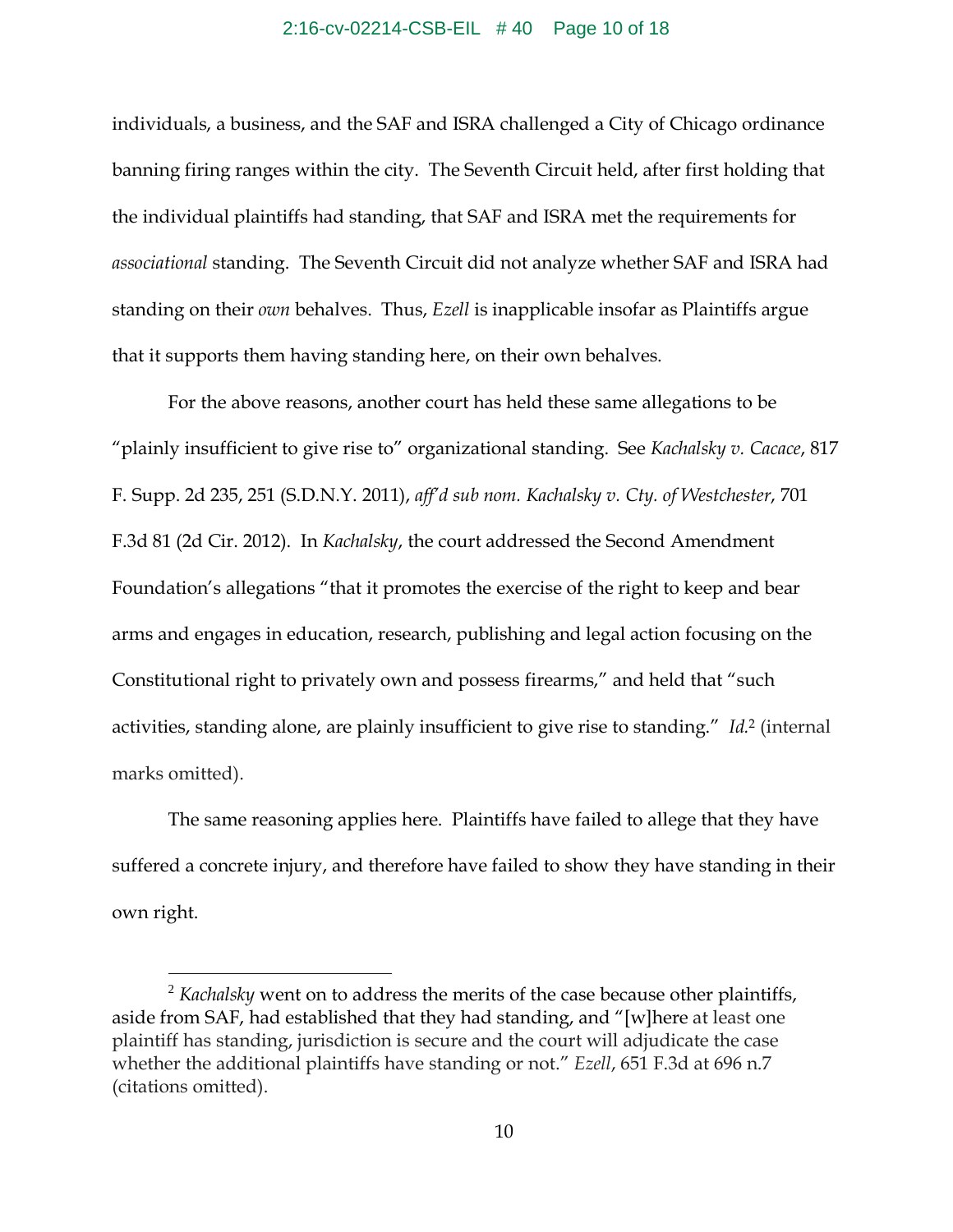# 2. *Whether Plaintiffs Have Associational Standing*

To bring an action on behalf of its members, which is also known as associational standing, an organization must allege that "(1) its members would otherwise have standing to sue in their own right; (2) the interests it seeks to protect are germane to the organization's purpose; and (3) neither the claim asserted nor the relief requested requires the participation of individual members in the lawsuit." *Id.* at 928 (internal quotation marks and alterations omitted).

When asked to evaluate a standing-based challenge to subject matter jurisdiction,

"the court must first determine whether a factual or facial challenge has been

raised." *Silha*, 807 F.3d at 173 (citing *Apex Dig.,* 572 F.3d at 443).3

A factual challenge contends that "there is *in fact* no subject matter jurisdiction," even if the pleadings are formally sufficient. *Id.* at 444 (emphasis in original) (internal citations and quotation marks omitted). In reviewing a factual challenge, the court may look beyond the pleadings and view any evidence submitted to determine if subject matter jurisdiction exists. *Id.* 

In contrast, a facial challenge argues that the plaintiff has not sufficiently "*alleged* a basis of subject matter jurisdiction." *Id.* at 443 (emphasis in original). In reviewing a facial challenge, the court must accept all well-pleaded factual allegations as true and draw all reasonable inferences in favor of the plaintiff. *Id.* at 443–44.

*Silha*, 807 F.3d at 173.

 $\overline{a}$ 

Here, Defendants Motion to Dismiss is properly understood as a facial, rather

than factual, challenge to Plaintiffs' standing. Defendants clearly contend that

 $3$  The difference between a factual and facial challenge was irrelevant to this court's analysis at Part B.1 above because neither party attempted to put forth anything beyond the four corners of the Second Amended Complaint in briefing that issue.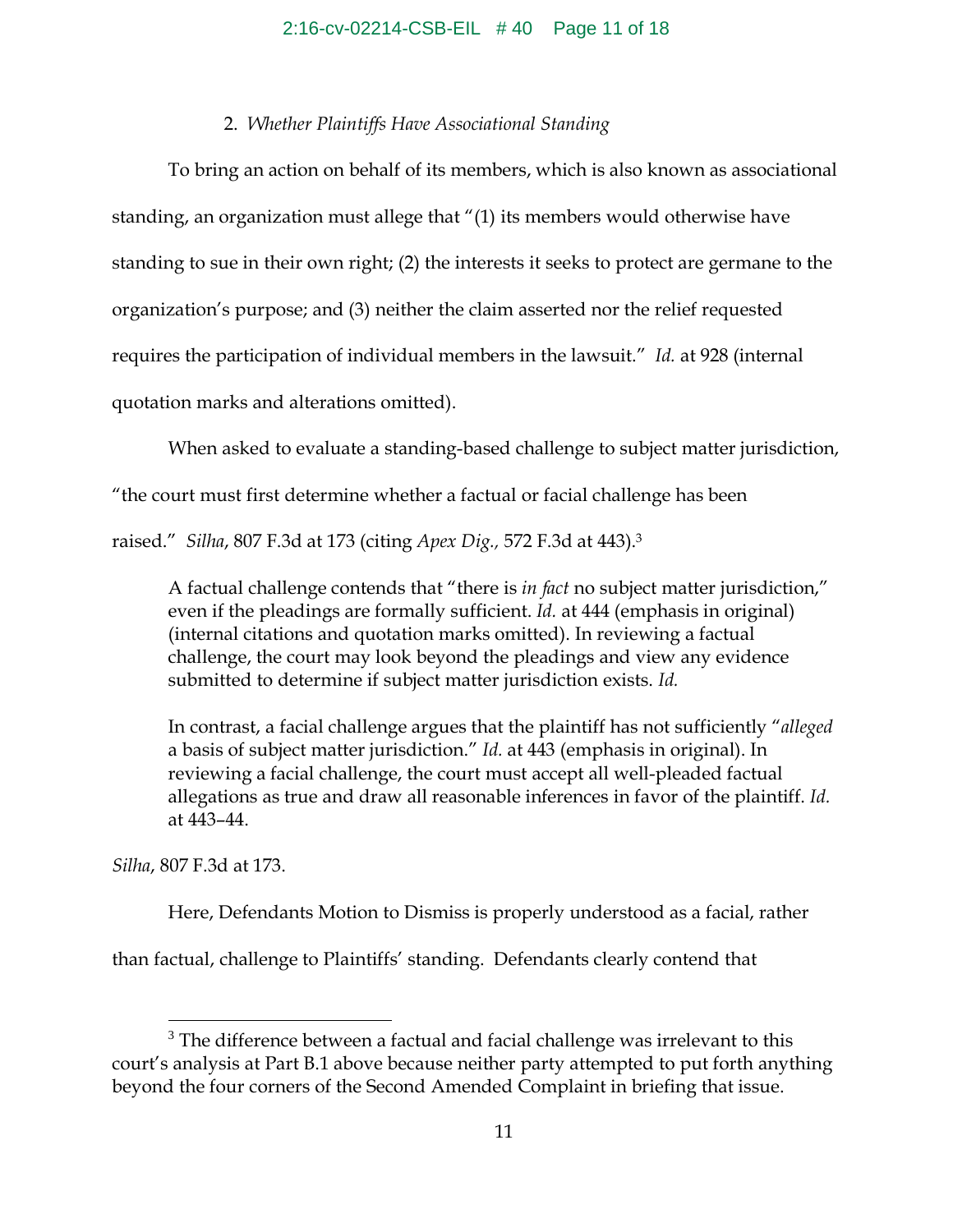## 2:16-cv-02214-CSB-EIL # 40 Page 12 of 18

Plaintiffs' Second Amended Complaint lacks sufficient *allegations* to establish standing. See *Silha*, 807 F.3d at 173. "In the context of facial challenges, … the court does not look beyond the allegations in the complaint, which are taken as true for purposes of the motion. *Apex Dig.*, 572 F.3d at 444.

a. Facial Challenge to the Second Amended Complaint

The first element for associational standing "require[es] an organization suing as representative to include at least one member with standing to present, in his or her own right, the claim (or the type of claim) pleaded by the association." *Disability Rights Wisconsin, Inc. v. Walworth Cty. Bd. of Supervisors*, 522 F.3d 796, 801-02 (7th Cir. 2008).

The member may "remain unnamed by the organization," *id.*, but there must at least be "specific allegations establishing that at least one identified member had suffered or would suffer" concrete, particularized injury in fact from the defendant's actions. *Summers v. Earth Island Inst.*, 555 U.S. 488, 497 (2009) (specific member planning to visit unspecified national forests insufficient to establish injury in fact related to environmental degradation of certain forest plots); *Quad Cities Waterkeeper v. Ballegeer*, 84 F. Supp. 3d 848, 860-62 (C.D. Ill. 2015) (standing established where specific members declared their intent to return to area alleged to be recreationally and aesthetically degraded by defendants' dumping); *Keep Chicago Liveable*, 913 F.3d at 623-24 (no standing where individual plaintiffs did not clearly or particularly state how challenged ordinance impeded their future plans); *Disability Rights Wisconsin, Inc.*, 522 F.3d at 804 (7th Cir. 2008) ("Because DRW's First Amended Complaint does not identify any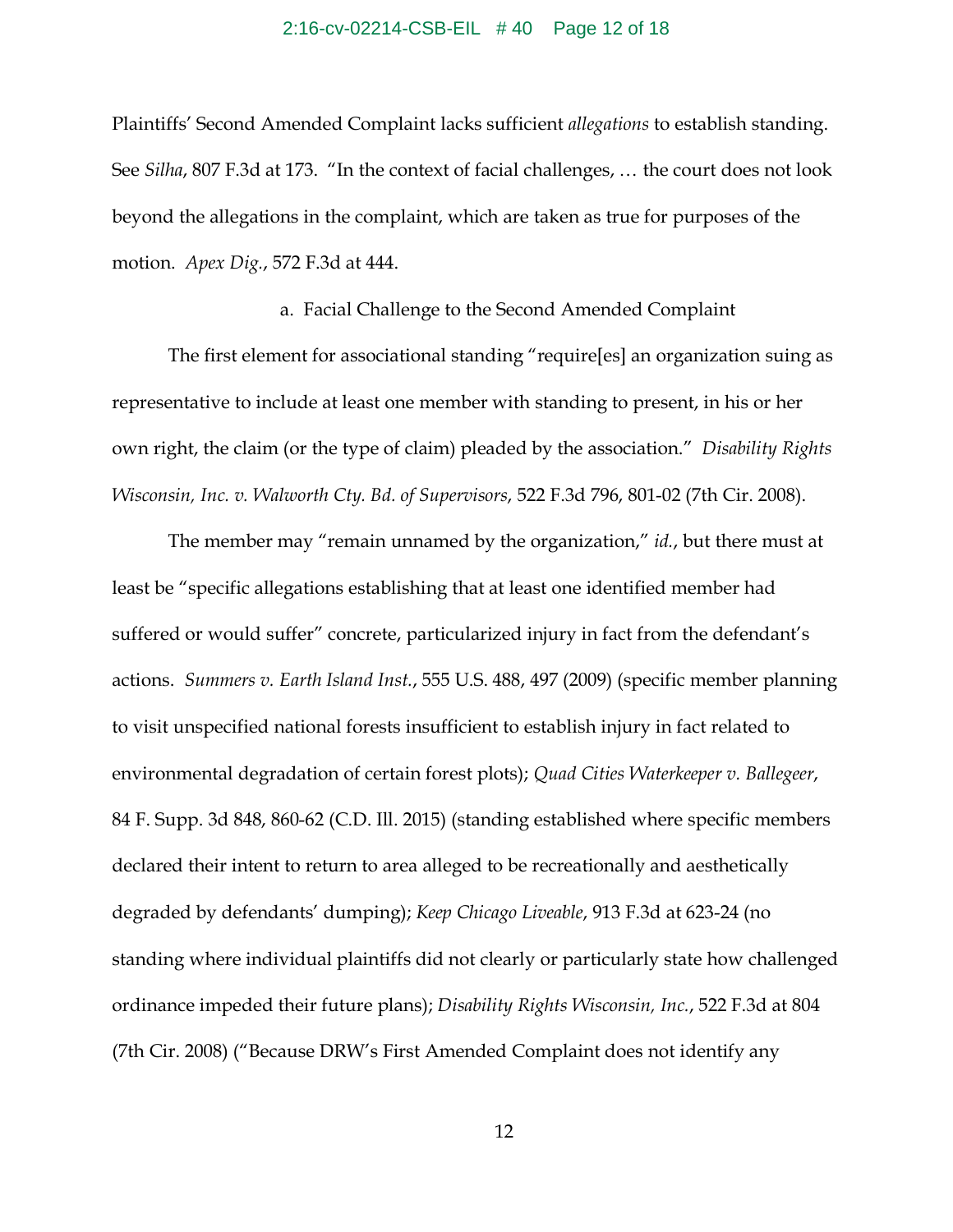## 2:16-cv-02214-CSB-EIL # 40 Page 13 of 18

Walworth County disabled student with standing to bring suit based on the Board of Supervisors' conduct, DRW does not satisfy the first requirement"); *Kachalsky*, 817 F. Supp. 2d at 251 (Second Amendment Foundation fails to satisfy the first requirement because it "has neither identified particular members who have standing, nor specified how they would have standing to sue in their own right").

Defendants argue that Plaintiffs have failed to allege that any individual member of their organizations would have standing in her own right, and therefore Plaintiffs have failed to plausibly allege associational standing. Plaintiffs counter that because they alleged that there are persons among Plaintiffs' members that are licensed Illinois foster parents, Plaintiffs have alleged standing.

Plaintiffs' conclusory allegations that they "have members who have standing to bring this lawsuit in their own right," and general allegations that they have members "who are foster parents in Illinois [who] would possess and carry loaded and functional concealed handguns in public for self-defense, but refrain from doing so" because they fear reprisals due to the challenged provisions, are insufficient to withstand Defendants' facial challenge to the Second Amended Complaint. The Supreme Court has specifically rejected the blind acceptance of "the organizations' self-descriptions of their membership," even in instances where those assurances are *not* disputed, because "it is well established that the court has an independent obligation to assure that standing exists." *Summers*, 555 U.S. at 499; see also *id*. ("Without individual affidavits, how is the court to assure itself that the Sierra Club, for example, has thousands of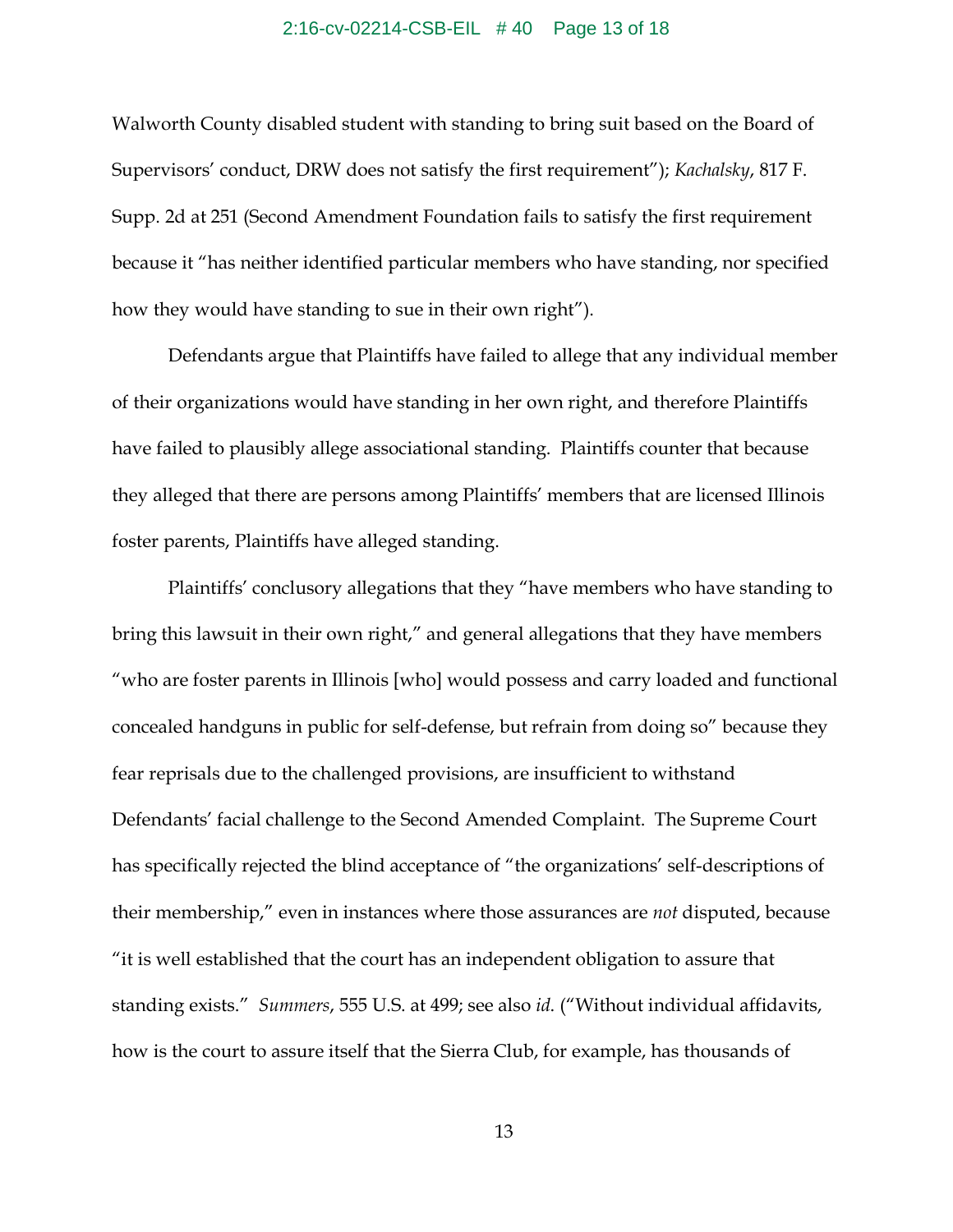## 2:16-cv-02214-CSB-EIL # 40 Page 14 of 18

members who use and enjoy the Sequoia National Forest?") (internal marks omitted). Instead, "the Court has required plaintiffs claiming an organizational standing to identify members who have suffered the requisite harm." *Id.* Plaintiffs' allegations in the Second Amended Complaint fail to plausibly plead associational standing because they have failed to allege any specific member who would have standing in their own right.

Insofar as Plaintiffs argue *Ezell* supports a finding of associational standing, there are not here, as there were in *Ezell*, individual plaintiffs whose standing is "not in serious doubt." *Ezell*, 651 F.3d at 696 (individual plaintiffs were firearms owners who wanted to maintain firearm proficiency via target practice at a firing range, and firing ranges were banned by the challenged provision). Here, there are no individual plaintiffs at all, and the Second Amended Complaint points to no individual member who would have standing either, as discussed above.

Defendants also argue that the Second Amended Complaint only alleges that Plaintiffs' members wish to possess and carry firearms *in public*, an action that is not prohibited by any of the challenged provisions. Plaintiffs' Response does not address this argument.

Plaintiffs' generalized allegations in the Second Amended Complaint center on Illinois foster parents who would "possess and carry loaded and functional handguns *in public* for self-defense," (emphasis added). The cited regulations and policies at issue, which regulate storage of firearms *in the home*, do not appear to contain any restriction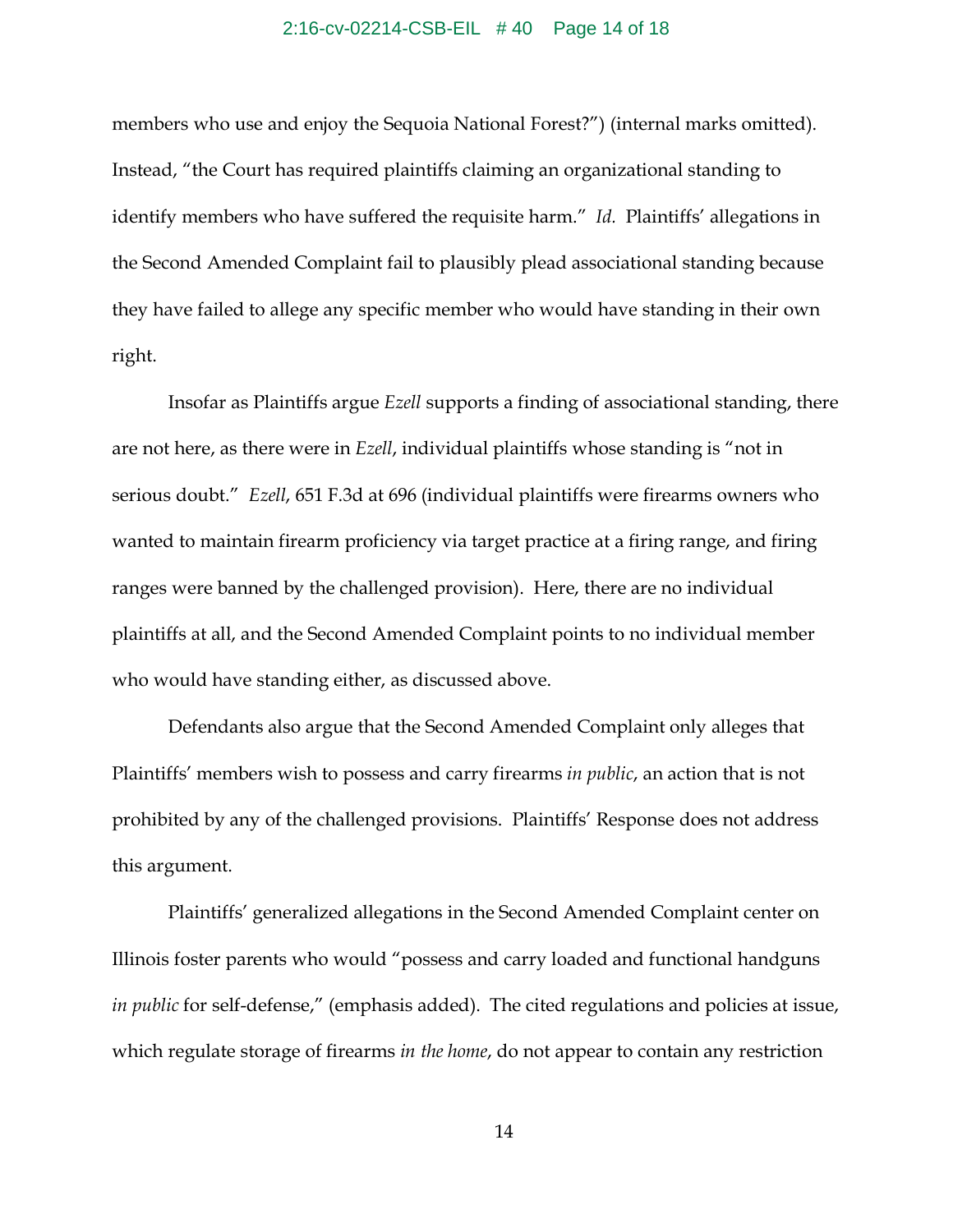on "possessing and carrying loaded and functional handguns in public for selfdefense," and the allegations make no mention of their membership's desire to possess a loaded and functional firearm *in the home*.

The challenged provisions in the Second Amended Complaint center on the following rule, one part of the Licensing Standards for Foster Family Homes:

Any and all firearms and ammunition shall be locked up at all times and kept in places inaccessible to children. No firearms possessed in violation of a State or Federal law or a local government ordinance shall be present *in the home* at any time. Loaded guns shall not be kept *in a foster home* unless required by law enforcement officers and in accordance with their law enforcement agency's safety procedures.

Department Rule 402.8(g) (emphasis added). The disjunction between the generally alleged interests of unspecified members to concealed-carry loaded firearms in public, and the wording of the challenged provisions which relate to firearms in the home, further demonstrates the lack of concrete, particularized injury in fact *as a result of the challenged provisions*.

# b. Analysis of Plaintiffs' Additional Evidence

 Plaintiffs have asked the court to consider declarations and supplemental discovery responses, disclosed for the first time as attachments to their Response. Defendants object, pointing out correctly that they have raised only a facial challenge to the Second Amended Complaint. Defendants also argue the additional information is untimely under Rule 26(e). Plaintiffs provide no specific support for the court to consider this additional evidence.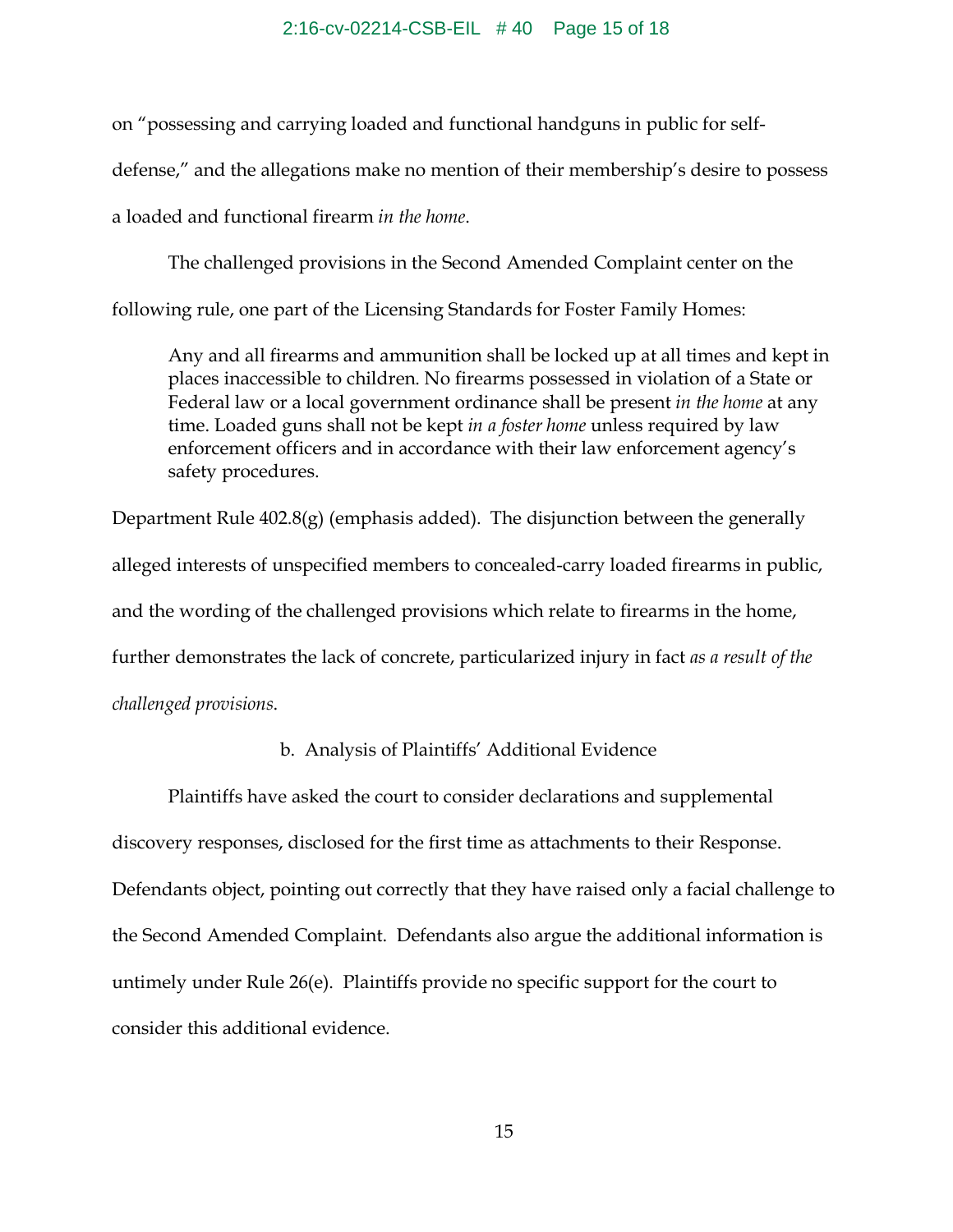#### 2:16-cv-02214-CSB-EIL # 40 Page 16 of 18

Since Plaintiffs provided the supplemental material at issue, the court presumes Plaintiffs have no objection to the court considering it. Defendants have fully briefed the issue, although the court recognizes that Defendants have not waived their objection to the court considering the supplemental information. In the interest of judicial economy, and to assess the viability of allowing Plaintiffs further leave to amend, the court will consider whether the member declarations support a finding that Plaintiffs have associational standing.

 Seventh Circuit precedent recognizes the necessity of considering material outside of the complaint when assessing standing in a *factual* challenge. See *Apex Dig.*, 572 F.3d at 444. A factual challenge would, in the ordinary case, be brought by a defendant. However, while the evidence at hand has been presented by Plaintiffs, the same principles support this court's decision to review the declarations and determine whether Plaintiffs have, in fact, associational standing to sue.

Because at issue in a factual  $12(b)(1)$  motion is the trial court's jurisdiction—its very power to hear the case—there is substantial authority that the trial court is free to weigh the evidence and satisfy itself as to the existence of its power to hear the case. In short, no presumptive truthfulness attaches to plaintiff's allegations, and the existence of disputed material facts will not preclude the trial court from evaluating for itself the merits of jurisdictional claims.

*Apex Dig.*, 572 F.3d at 444 (citing *Mortensen v. First Fed. Sav. & Loan Ass'n*, 549 F.2d 884,

891 (3d Cir. 1977)).

In other words, the district court's ability to consider evidence beyond the pleadings derives from the importance of limiting federal jurisdiction. Because such "jurisdiction cannot be conferred by consent of the parties, if the facts place the district court on notice that the jurisdictional allegation probably is false, the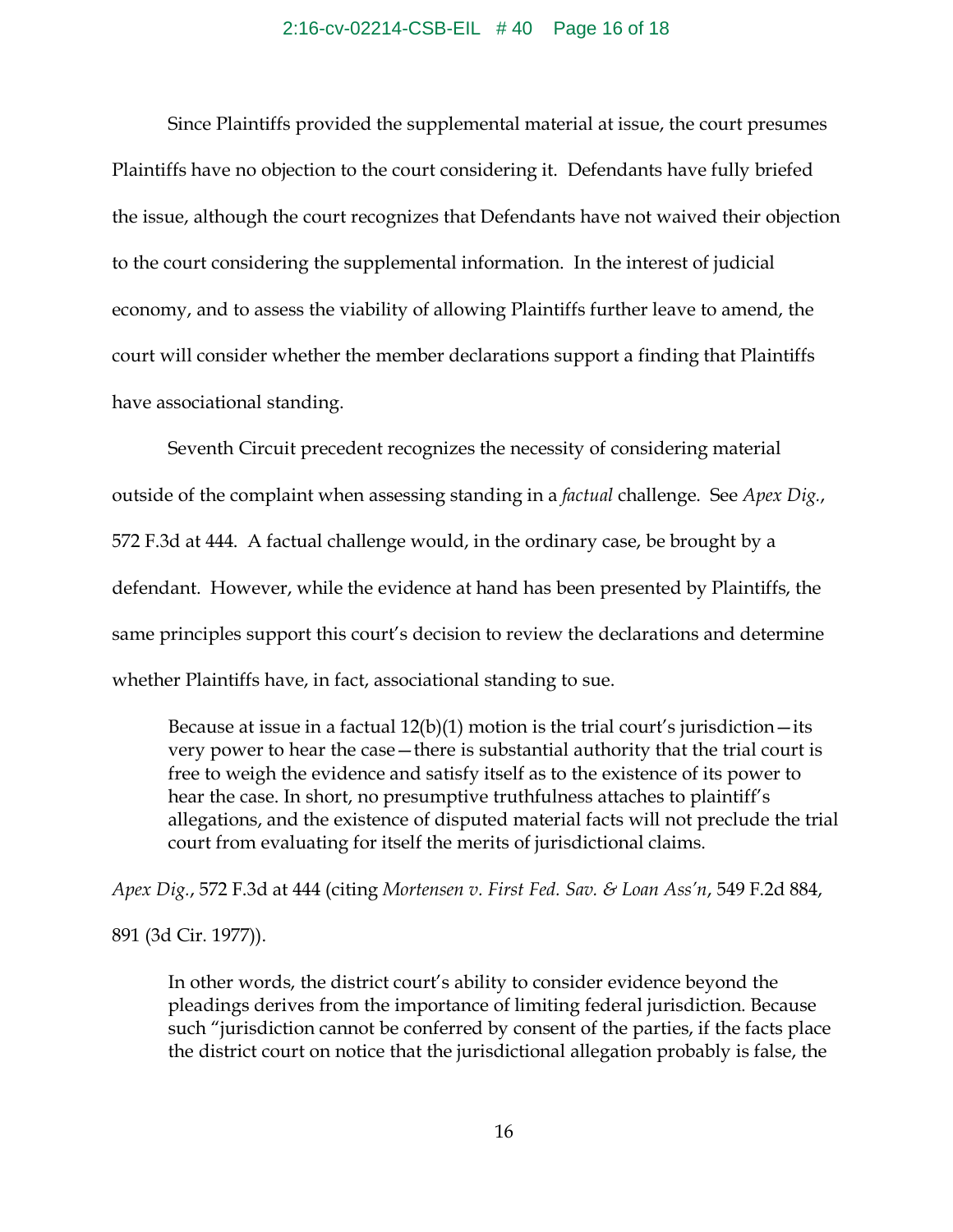## 2:16-cv-02214-CSB-EIL # 40 Page 17 of 18

court is duty-bound to demand proof of its truth." *Kanzelberger v. Kanzelberger*, 782 F.2d 774, 777 (7th Cir. 1986).

*Apex Dig.*, 572 F.3d at 444.

Upon a careful assessment of the member declarations, the court finds that the Second Amended Complaint's generalized allegations of the existence of members with standing are not borne out.

Despite Plaintiffs having ample time and being represented by competent counsel, despite the allegations in the first two complaints stating concrete individualized injury, and despite Plaintiffs *generally* alleging that they had members who had suffered injury, the member declarations now before the court omit any statement that establishes concrete, particularized injury in fact. No declarant states that they *would* possess loaded and functional firearms in opposition to the challenged provisions but *refrain* from doing so because they fear reprisals due to the challenged provisions. No declarant states they own a firearm at all or would own a firearm but for the challenged provisions. No declarant states any concern whatsoever with the challenged provisions. In short, the declarations do not state that they have been injured by the challenged provisions. Without particularized injury in fact, standing does not exist for any of Plaintiffs' described members. Thus, Plaintiffs' argument for associational standing fails at the first step. *Summers*, 555 U.S. at 497; *Keep Chicago Liveable*, 913 F.3d at 623-24. Plaintiffs are left seeking an advisory opinion "on abstract disputes about the law," which is impermissible. *Milwaukee Police Ass'n*, 708 F.3d at 928.